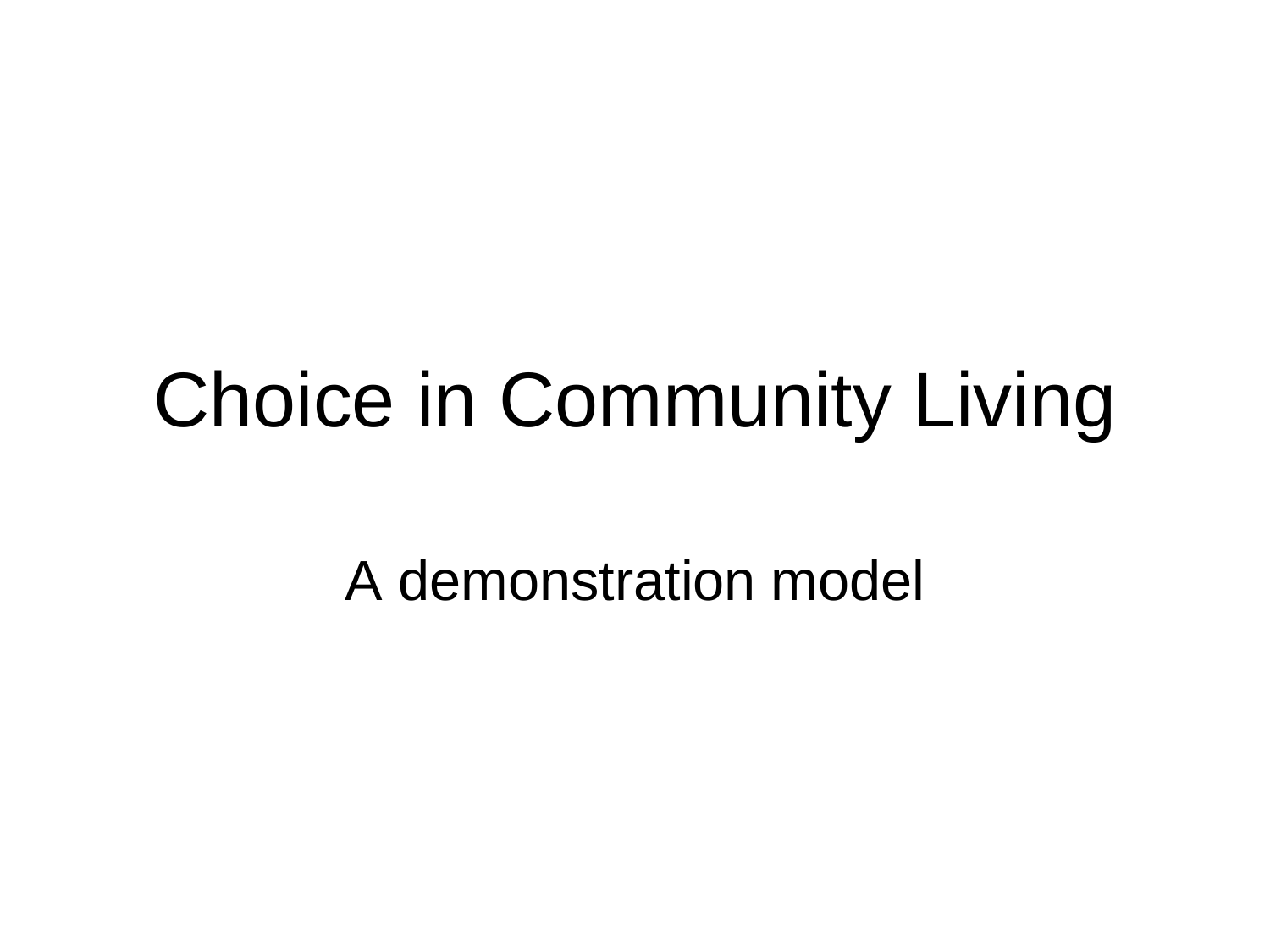#### What is CiCL

Choice in Community Living is an alternative to residential services, and is about opening up opportunities for disabled people and their family to have more choice and control about their living circumstances - where they live, who they live with and how they are supported.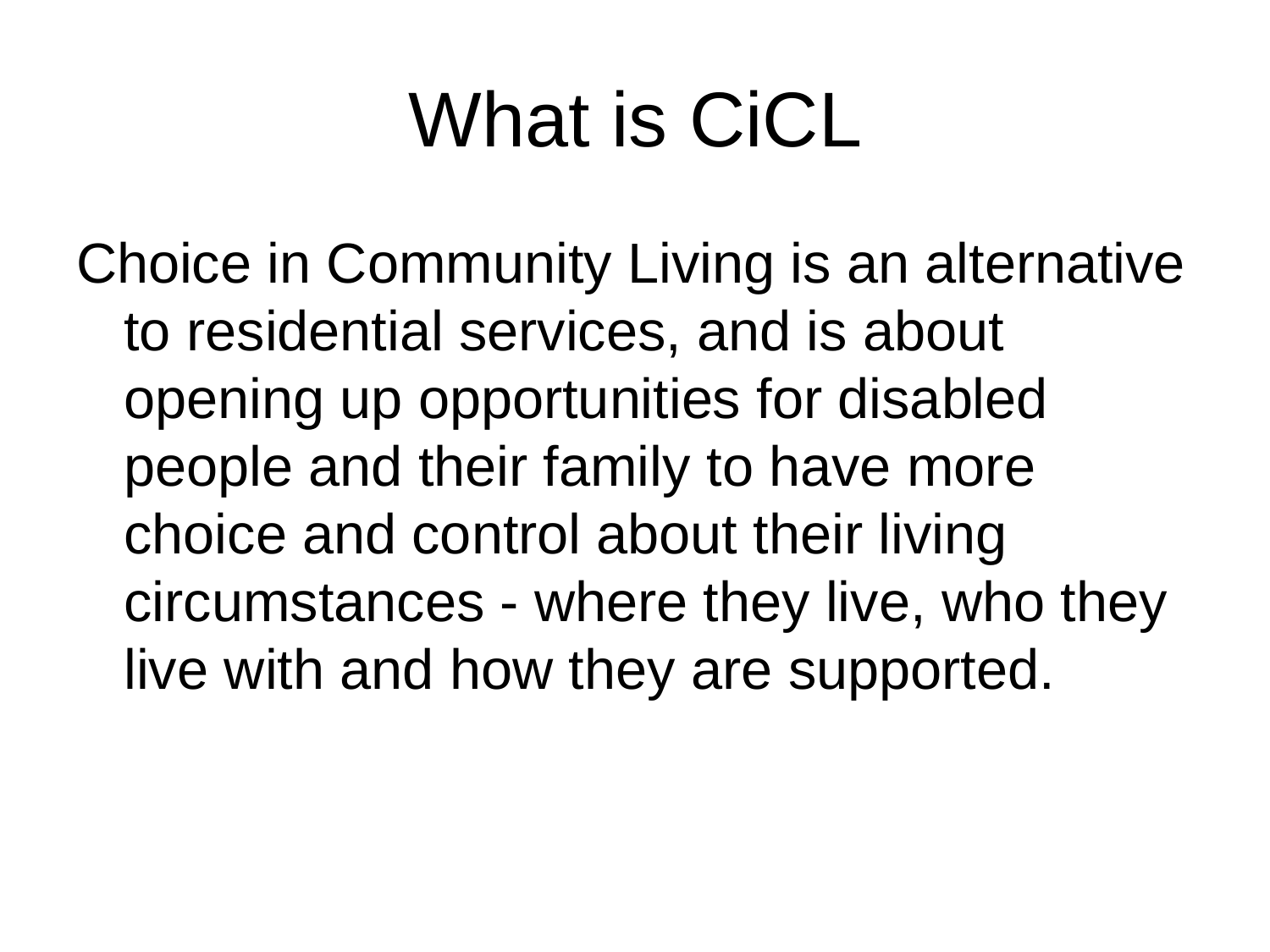# CiCL

- Is a Ministry of Health initiative started late 2012
- Part of the New Model for Supporting Disabled People
- The demonstration is limited to 150 people across Auckland and Waikato Will run until October 2014
- MOH have contracted Gordon Boxall to support the demonstration.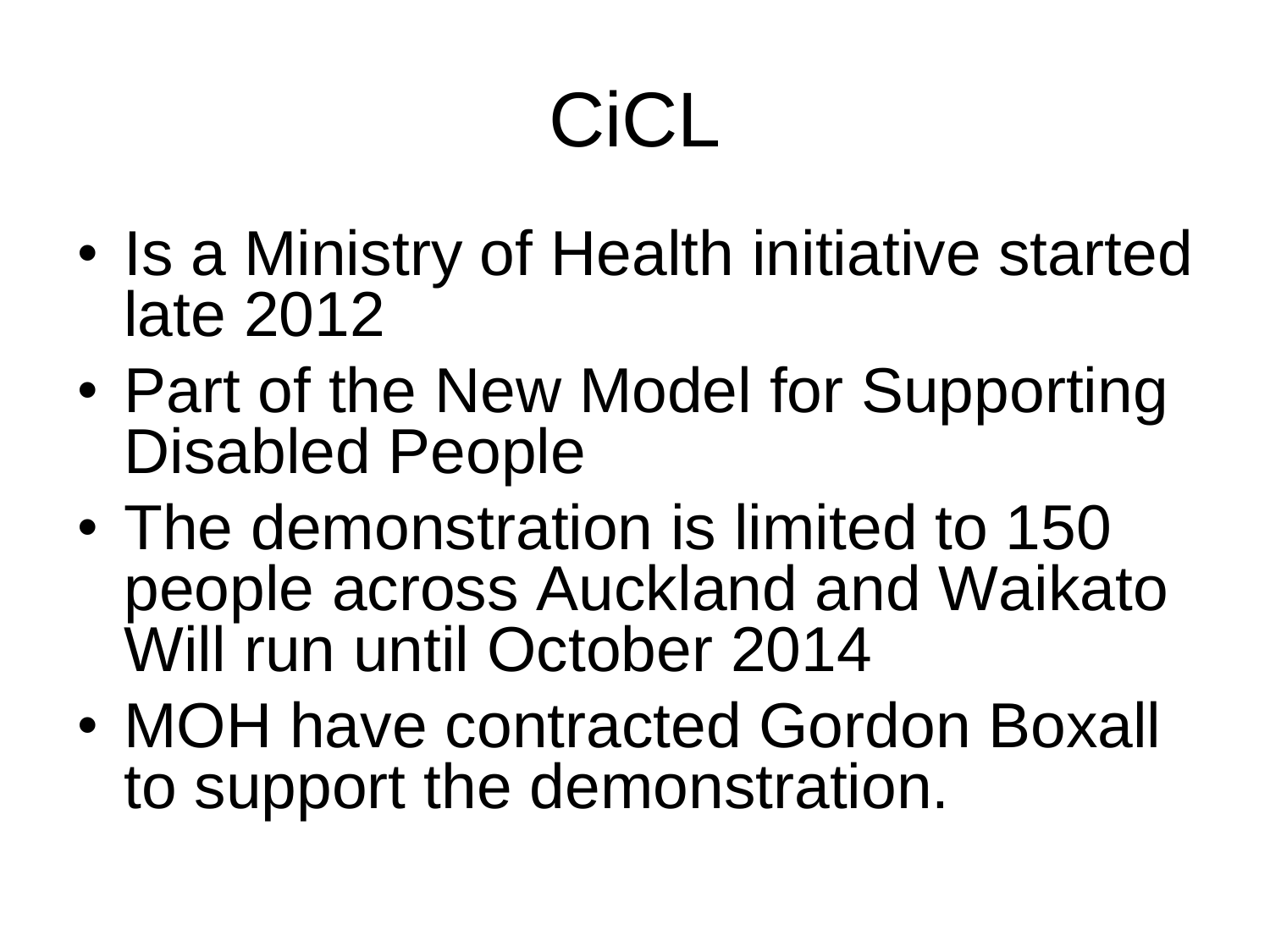#### **Eligibility** must be eligible for DSS funded by MOH

- People who either live in a residential service and want to leave and live in their own home (rented or ownership) or live with family members (not parents) or friends.
- People currently living in the community with family and have support needs similar to people who live in residential services
- People living elsewhere and their service or situation is no longer sustainable and a residential service is the only option even though not the preferred one.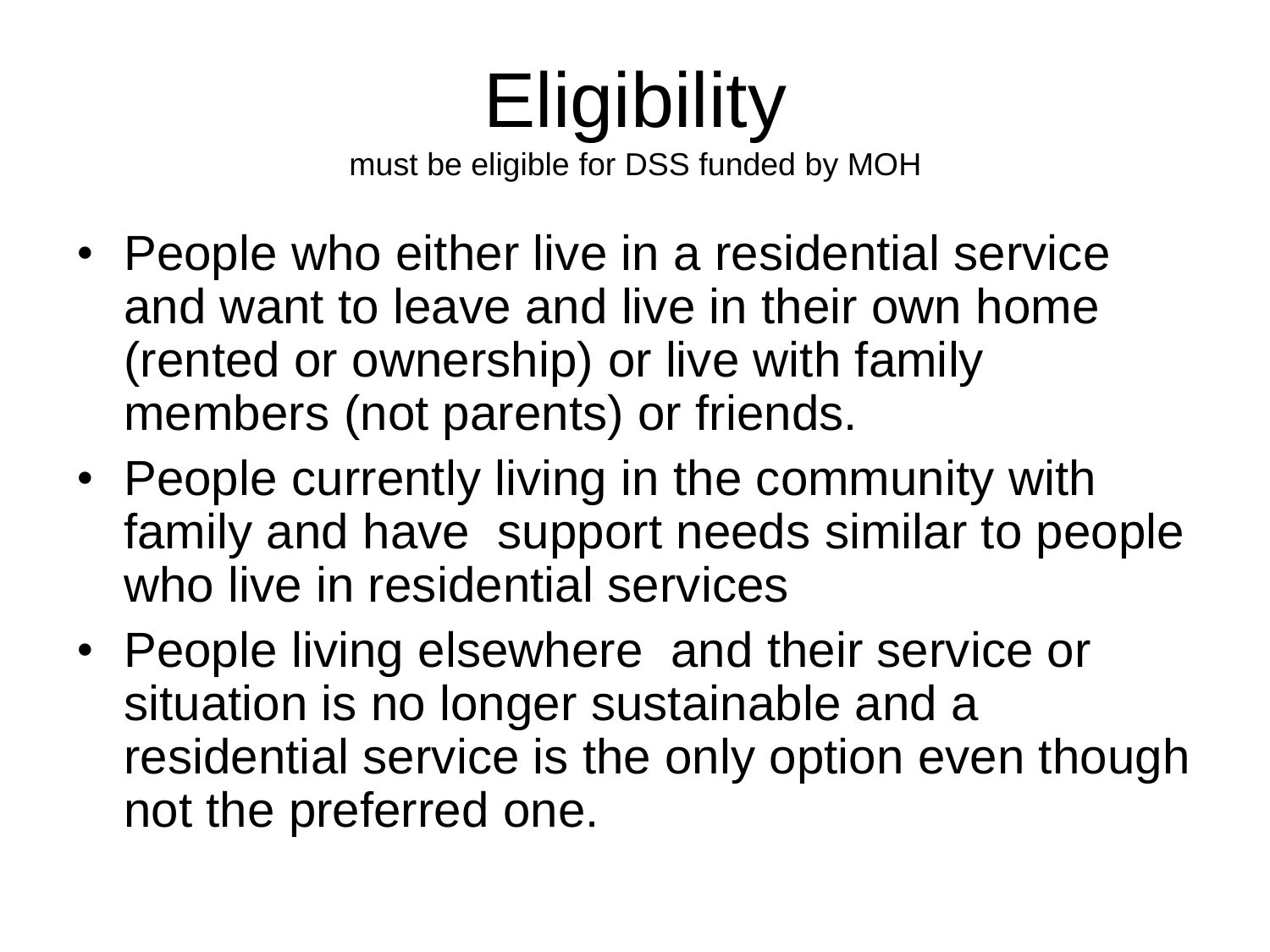#### CiCL will enable people to

- Choose the area in which they wish to live and who they live with.
- Have ordinary housing choices such as renting or owning their home.
- Choose who provides them with support from contracted providers and how and when that support is provided
- Improve linkages with family, whanau and the community
- Take part in normal every day activities
- Have access to their full benefit entitlements and appropriate allowances.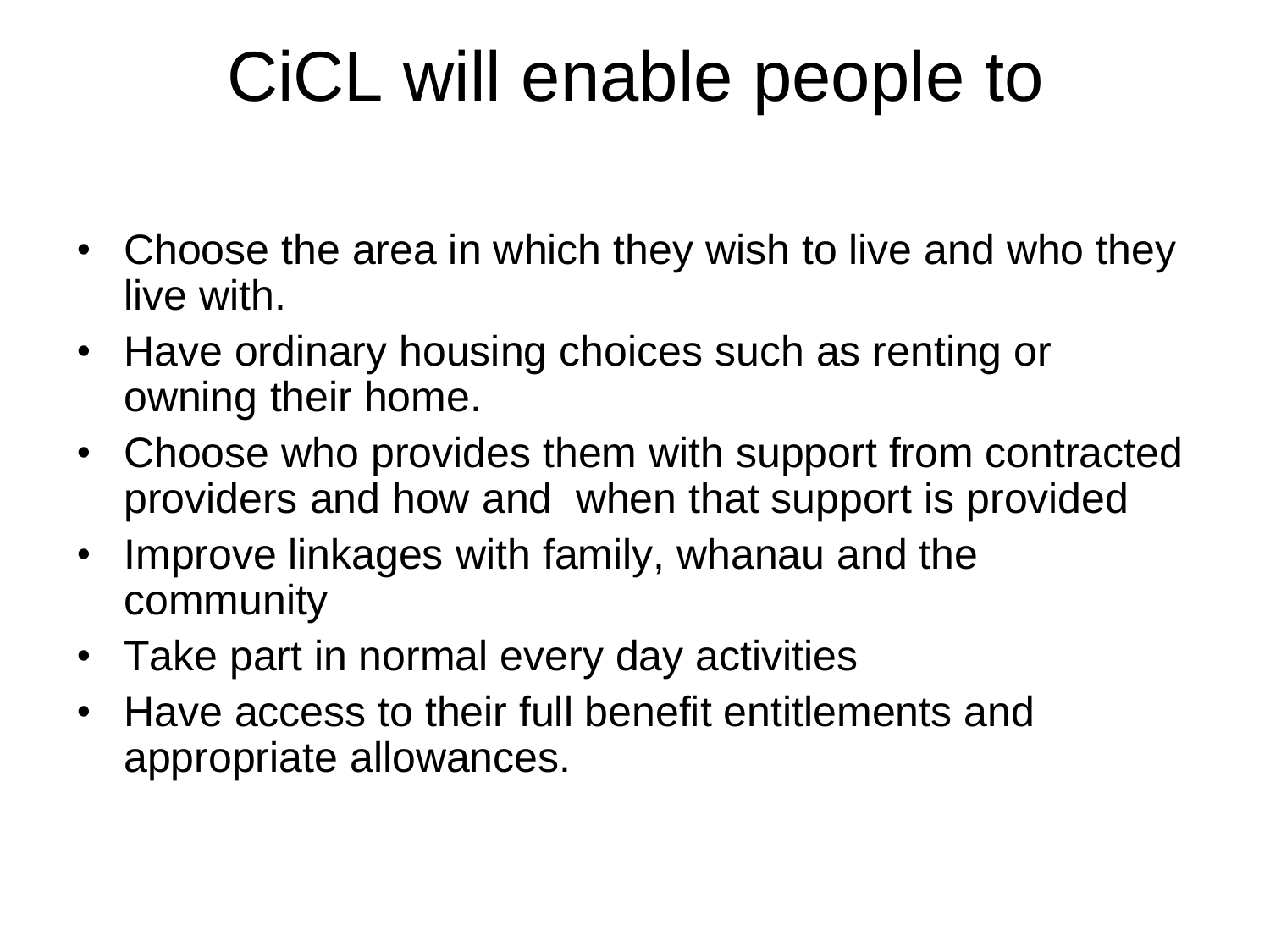# The role of the NASC

- Assess the persons disability support needs and determine suitability for the demonstration.
- From assessed needs apply funding for the support package. (The person is provided with details of funding available).
- Work with the person, the provider, Person's family/ Whanau to develop the personal plan
- Refer person to preferred provider
- Approve the plan and confirm the funding.
- Review changes to plan as required but at least annually.
- Participate in the review process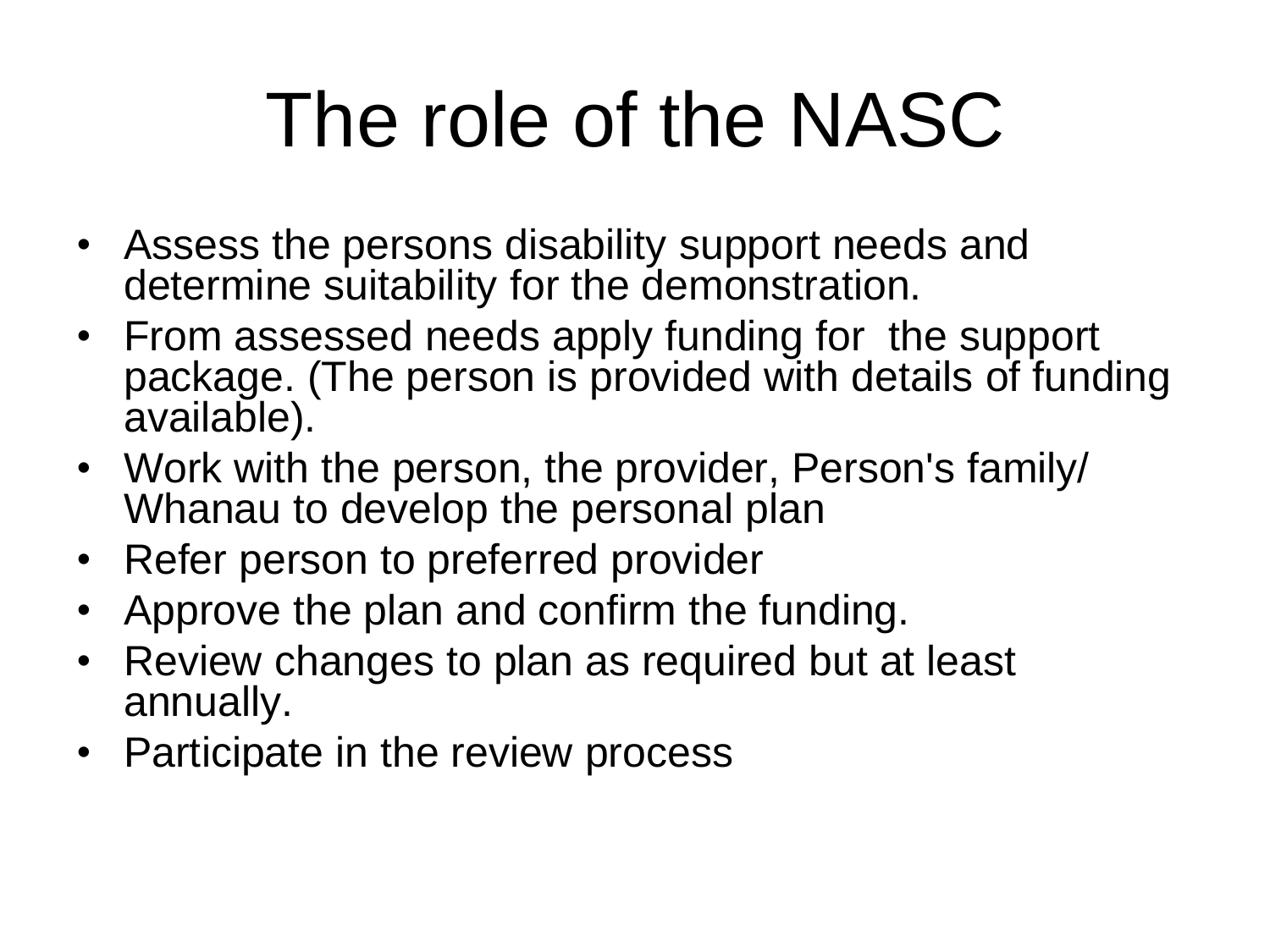#### The role of Providers

- Work with the person, their family, NASC and other relevant people to develop a support plan and agreement, documenting how the person will be supported and each individuals role in that.
- Provide and organise the support required as set out in the personal plan.
- Participate in the review process.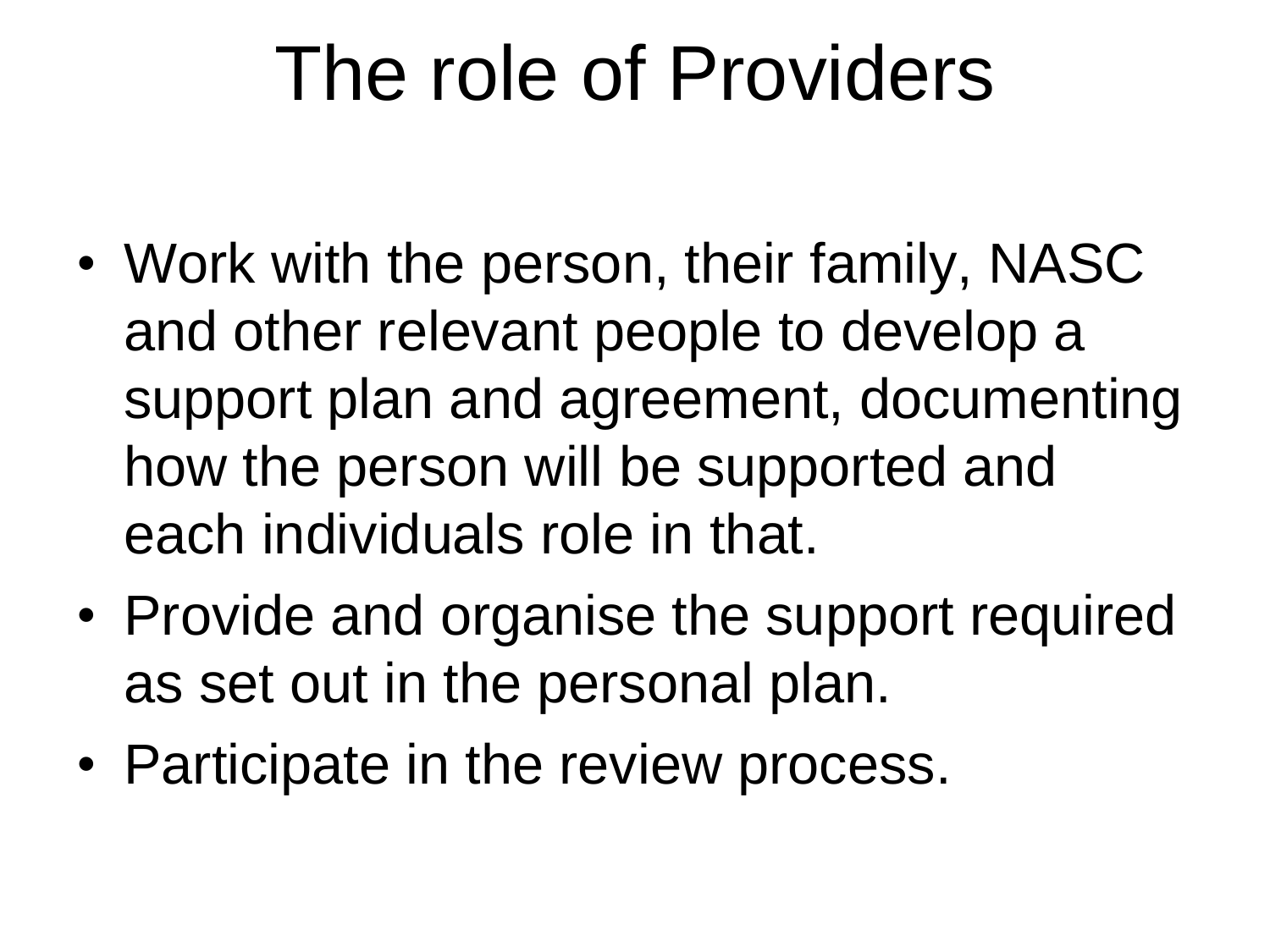# Principles of support

- Person is supported to make informed choices.
- All interactions will enhance the life of the person and status in the community.
- The person's legal status is maximised.
- Plans are in place to enhance independence and skills over time.
- What to do when things go wrong is anticipated.
- There is a clear separation between landlord and support functions.
- The agreement is affordable for all parties.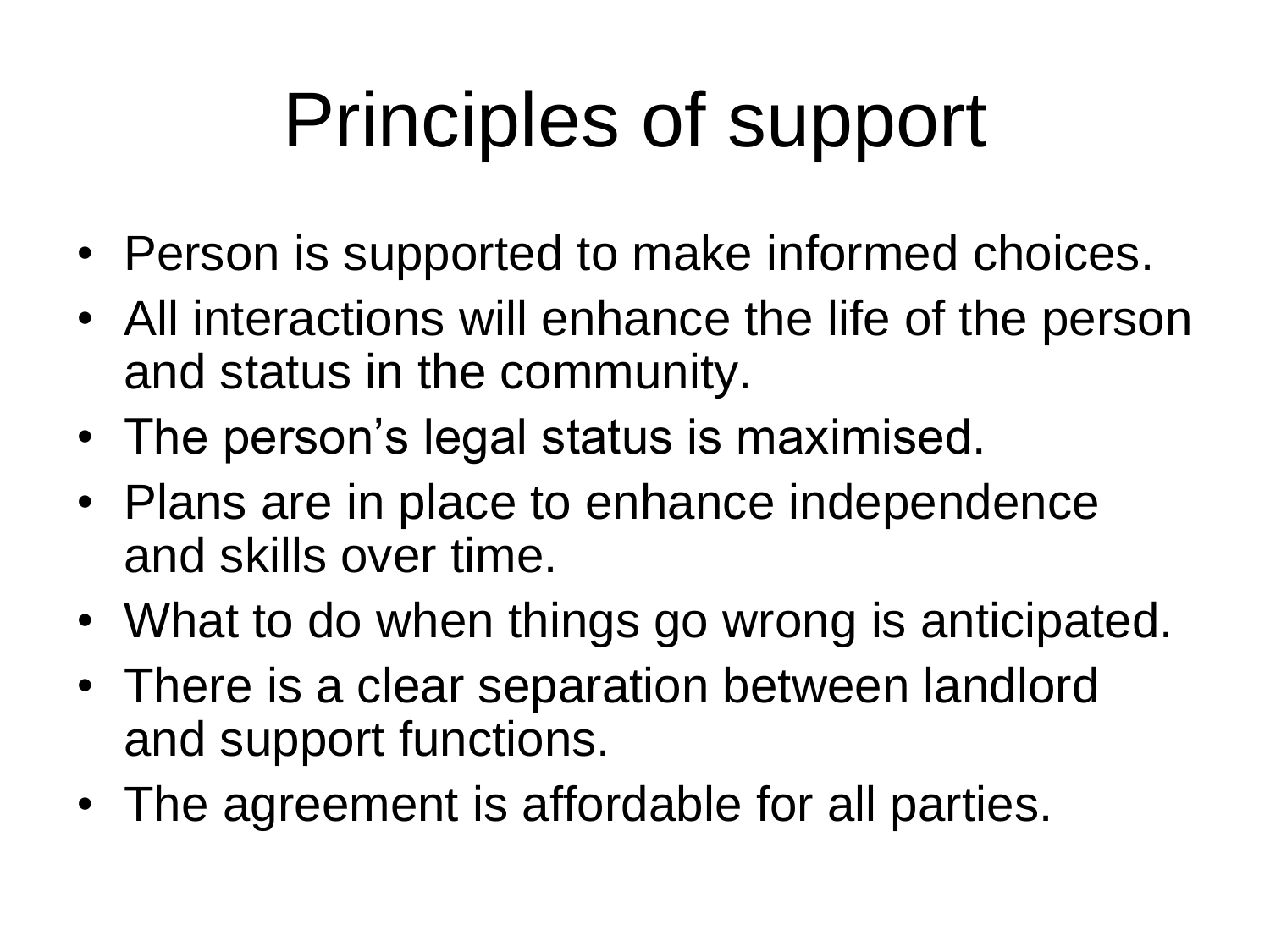#### The person or agent

- Will lead the development of their personal plan documenting where they want to live, how they wish to be supported, what they want to achieve.
- Manage their own home and living arrangements including tenancy if renting (with support if needed) Manage their own every day costs of daily living.
- Participate in the review process if agreeable.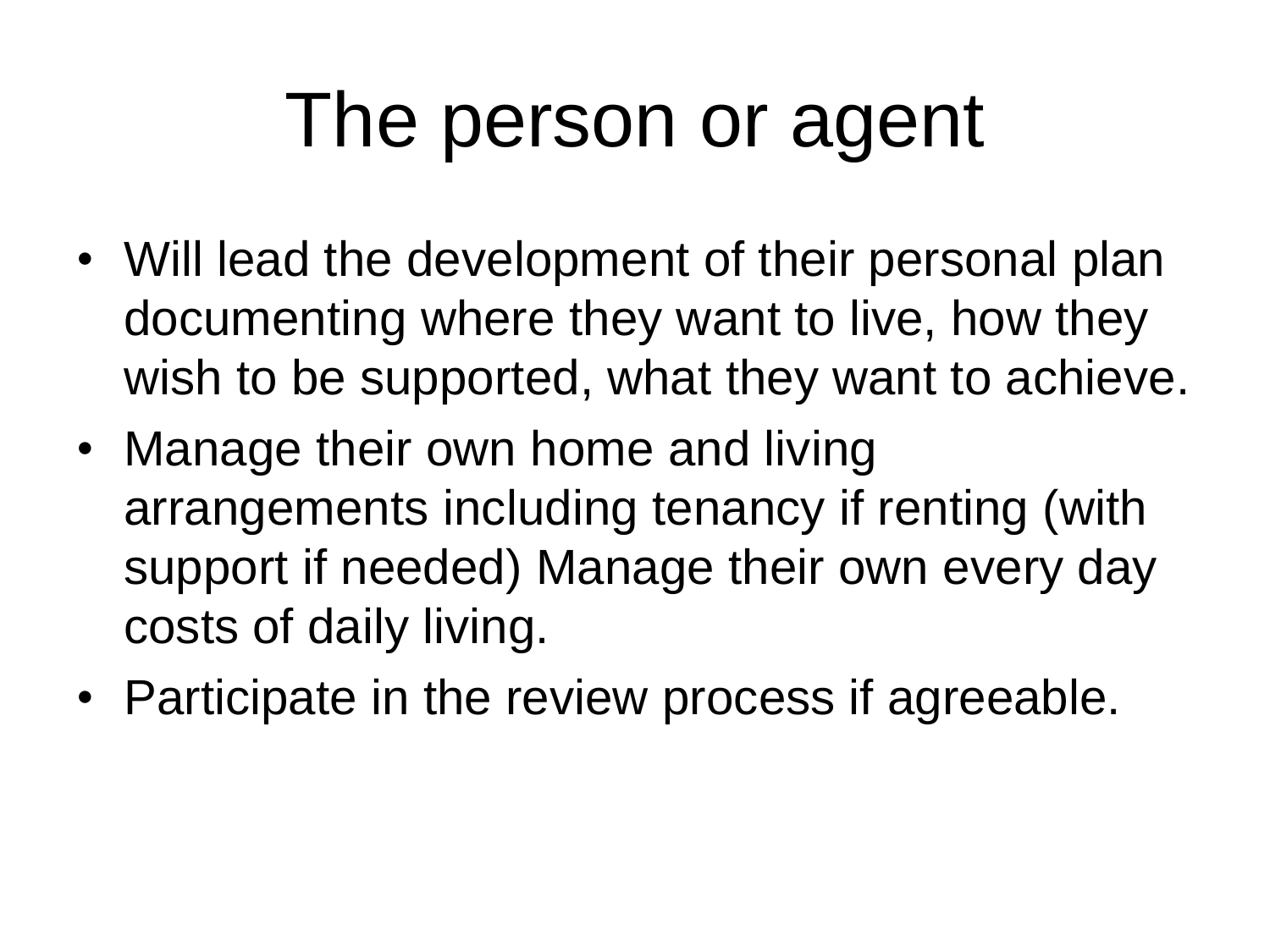# The family Wahanu

- Continue to assist the person to have a good life through ongoing support
- Help with personal planning and agreements.
- Support the person through the Needs assessment and funding allocation process.
- Identify a chosen provider.
- Helping identify suitable housing or living options.
- Support the person to assert their rights and meet their responsibilities.
- Participate in the review process.
- Ongoing monitoring of the persons support and living arrangements.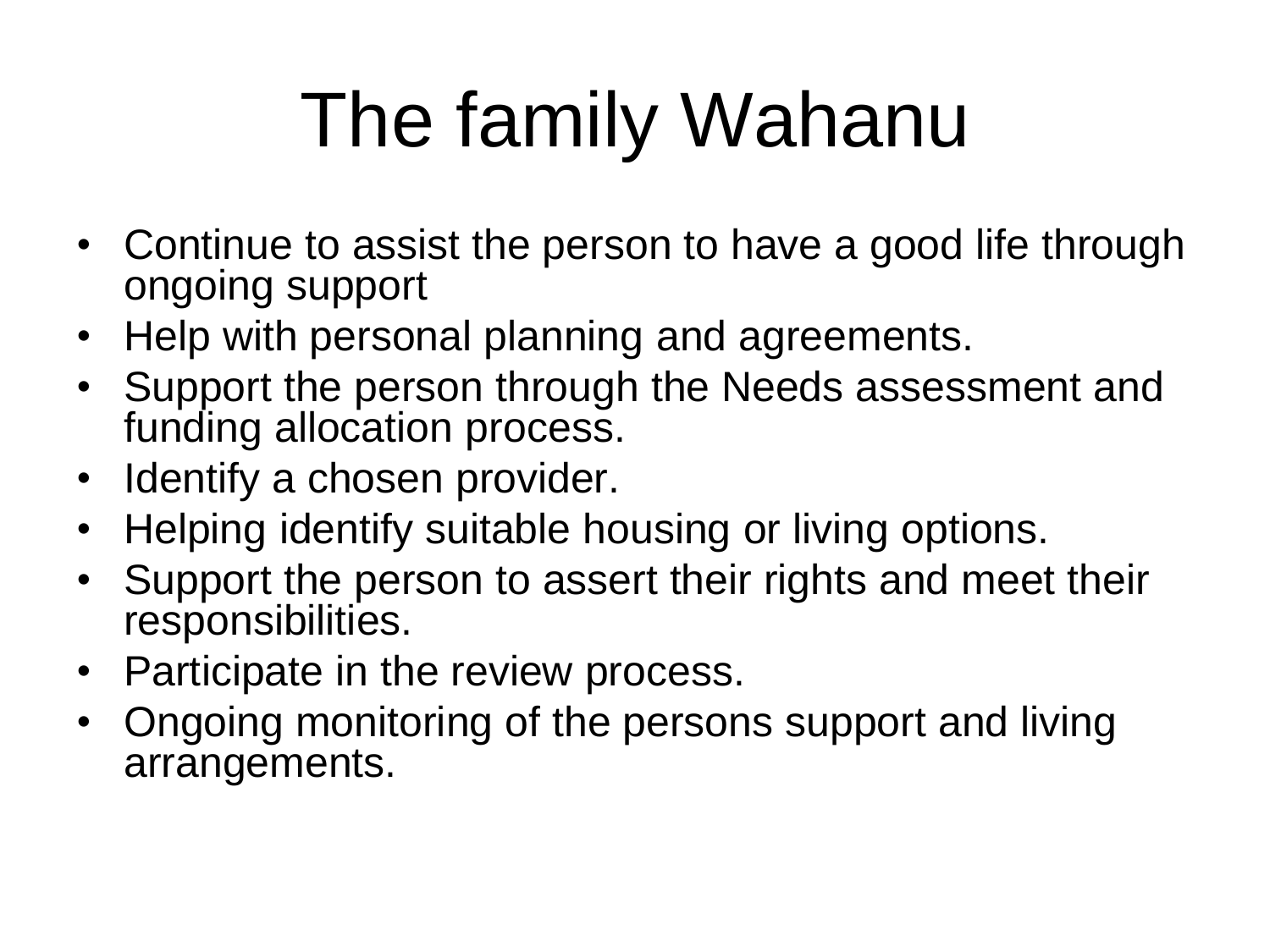# Challenges so far

- Affordability.
- Suitable accessible and affordable housing in areas people want to live.
- Families reluctance to try something new.
- Overnight support needs.
- Finding flatmates for people who want to live together under this model
- Providers.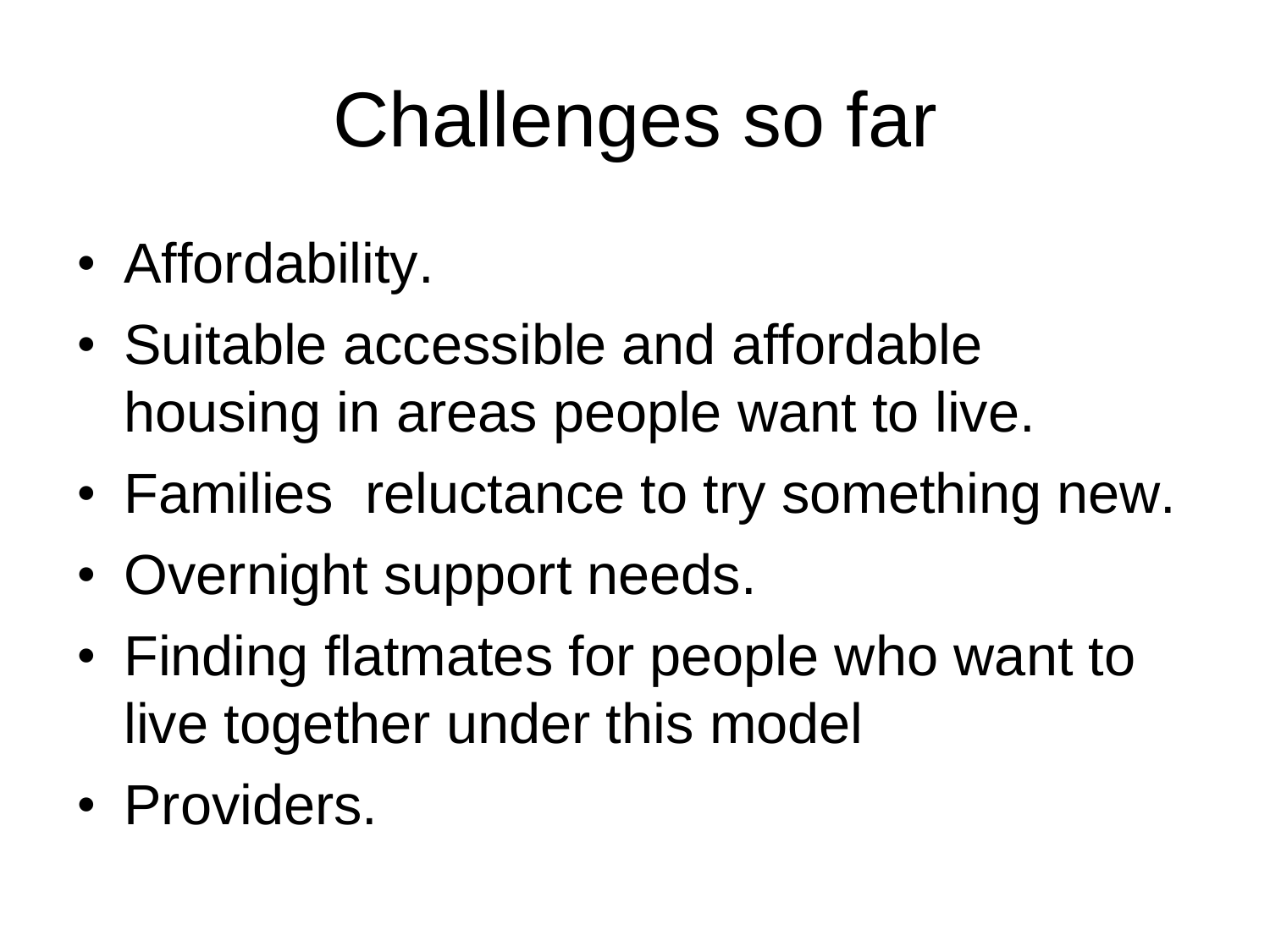# Local working group

- Made up of representatives of national agencies such as, PSA, People First, NASC, Parent to Parent, Providers and Disabled Persons Association.
- Purpose:
- Oversee the implementation of the demonstration.
- A forum for discussion on issues that emerge during the implementation
- Consider any impact of the demonstration on other government agencies or the wider community.
- Suggest ways the demonstration could be improved.
- Offer suggestions how the demonstration could be expanded into other areas.
- Consider how other aspects of the new model could be introduced to Auckland and Waikato.
- Link back to other agencies and networks that the MOH engage with.